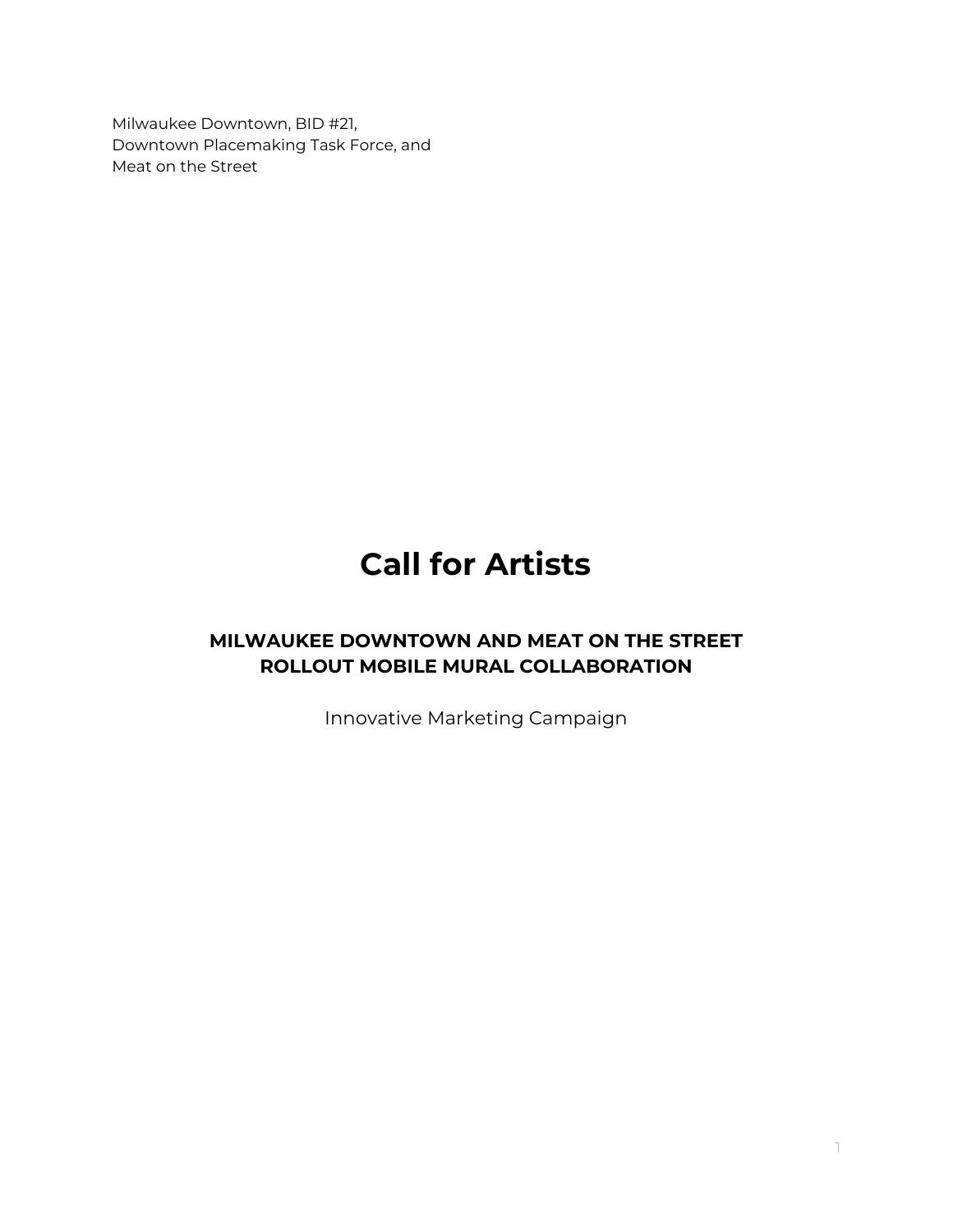### **Overview**

Calling all artists! Looking for a one-of-a-kind mural surface that will be seen in multiple locations each year? This innovative marketing campaign intersects Milwaukee's love for street art and street eats into one remarkable mobile mural in collaboration with Meat on the Street.

Established in 2014 by siblings Alexa, Matt, and Christian Alfaro, Meat on the Street is a staple in the city's cultural cuisine, including an operation at Eleven25 at Pabst and a food truck that frequents 250 street festivals and outdoor events annually. Celebrating Filipino food and culture, Meat on the Street keeps the Milwaukee community top-of-mind.

With guidance and input from the Downtown Placemaking Task Force, one artist will be selected to transform three sides of the food truck into a mobile mural that promotes Downtown as the vibrant heart of the community, incorporating our rich culture, food, and emerging business leaders.

Submissions can include both graphic designs for a vinyl wrap or direct mural application.

#### **Ready to Get Started?**

Interested artists are encouraged to submit a brief proposal. Proposals will be reviewed by Milwaukee Downtown staff, members of the Downtown Placemaking Task Force, and Meat on the Street.

#### **Proposal**

The proposal should be no more than six pages and include an overview statement, relevant experience, and a concept. Proposals should be submitted by 5 pm on February 25, 2021, to [gyeager@milwaukeedowntown.com.](mailto:gyeager@milwaukeedowntown.com)

#### **Proposal Requirements**

- **Statement.** Use 100 words or less to describe your artistic concept.
- **Concept and previous work examples.** Demonstrate your ability to deliver a highquality campaign with both relevant work examples and a concept.
	- o For food truck dimensions, please see illustrations at the end of this document.
- **References.** While references are not required at this time, please have two references prepared if requested.

#### **Proposal Submission Guidelines**

#### **Questions**

All questions related to this Call for Artists should be emailed to Gabe Yeager with Milwaukee Downtown at *[gyeager@milwaukeedowntown.com](mailto:gyeager@milwaukeedowntown.com)* before February 17, 2021, to receive a timely response.

#### **Closing Date**

Electronic submissions are due by 5 pm on February 25, 2021. Submissions should be emailed as one PDF document to [gyeager@milwaukeedowntown.com.](mailto:gyeager@milwaukeedowntown.com) The email subject must state: "Mobile Mural – INSERT ARTIST NAME HERE."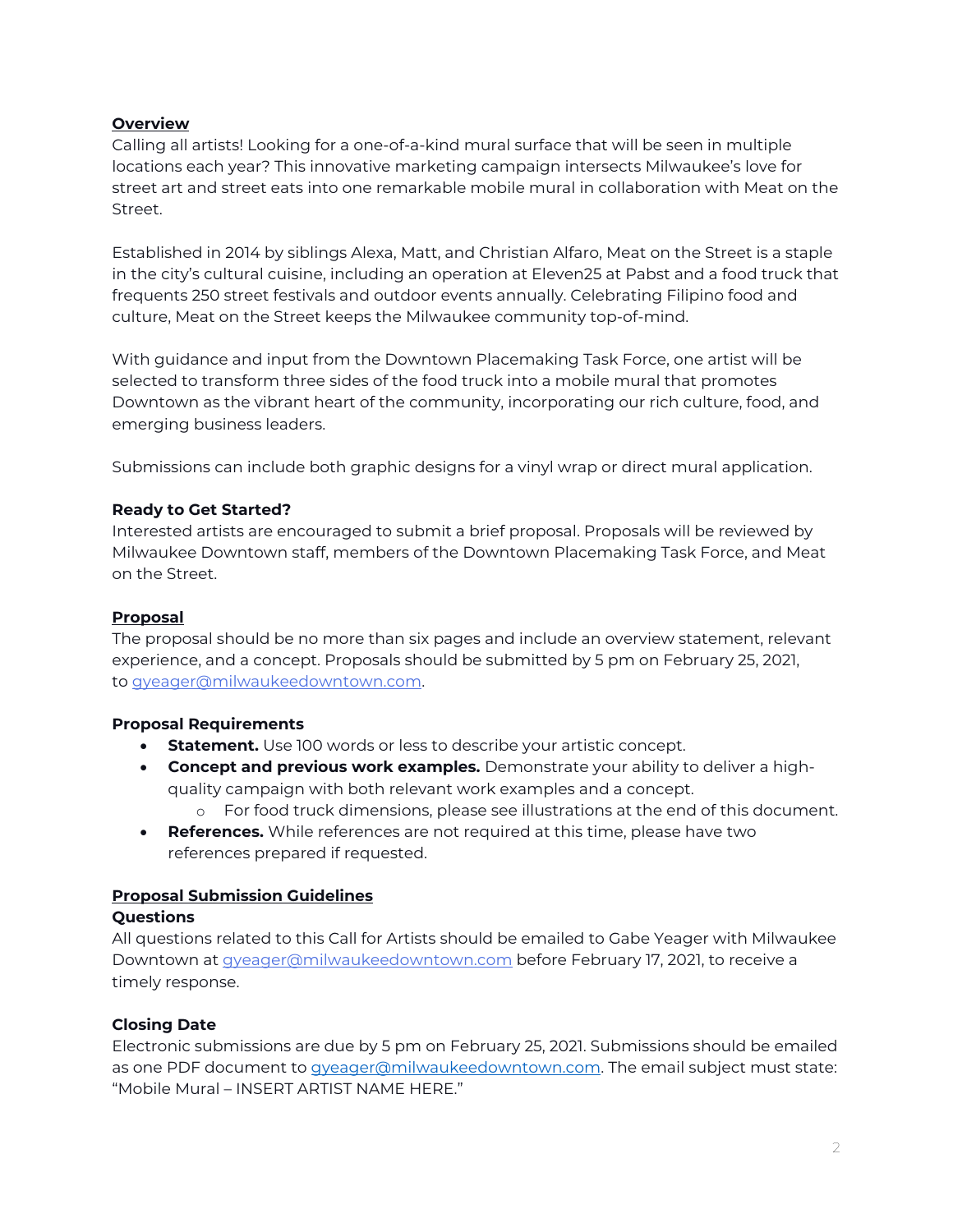#### **Payment/Budget Artist Award: \$2,500**

The awarded artist will receive a \$2,500 stipend for their award-winning design to be installed on three sides of the food truck. Installation of the artwork will be funded separately and will not be the financial responsibility of the artist. The selected artist will have input in the installation process.

# **Review Criteria**

Submissions will be reviewed based on the following criteria:

- Proven ability to execute a high-quality graphic design and/or mural installation, including durability and maintainability.
- The final design should reflect the brands of Meat on the Street and Milwaukee Downtown, BID #21, by celebrating Downtown's diversity, food and culture, and specifically Filipino culture.
- Ability to engage users on social media.
- Priority will be given to BIPOC and/or female artists.

# **Adjustments to Design Concept**

The final design will be heavily influenced by the awarded artist's initial proposal, but subject to modification based on feedback from Meat on the Street and the Downtown Placemaking Task Force.

# **Tentative Timeline**

- Released on January 25, 2021
- Questions due February 17, 2021
- Submissions due February 25, 2021, by 5 pm
- Artist selected the week of March 1, 2021
- Installation completed by April 2021

### **Helpful Links**

- Meat on the Street: <https://www.facebook.com/meatonthestreet.mke/>
- Milwaukee Downtown: [www.milwaukeedowntown.com](http://www.milwaukeedowntown.com/)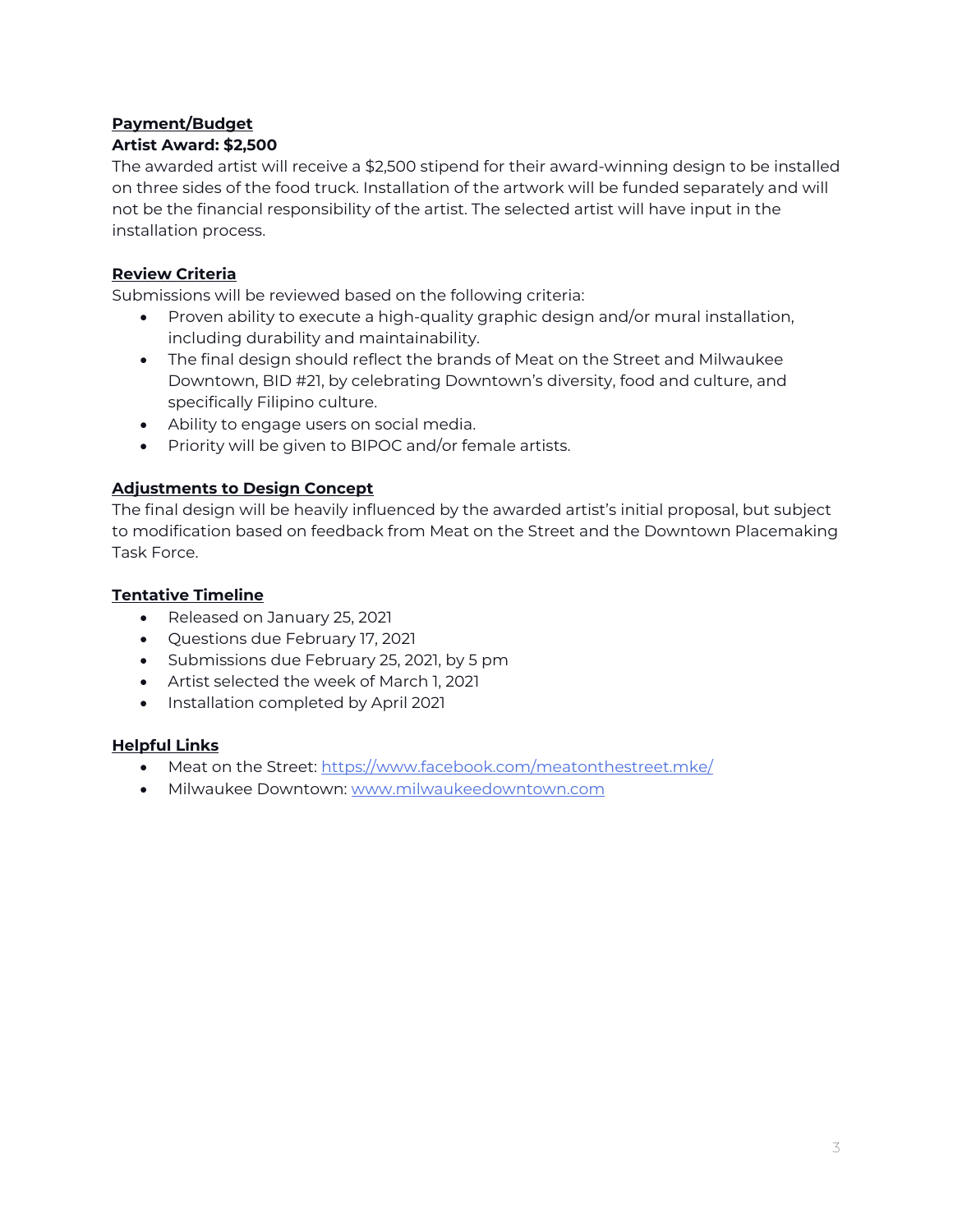





**SIDE OF TRUCK: NO WINDOW**